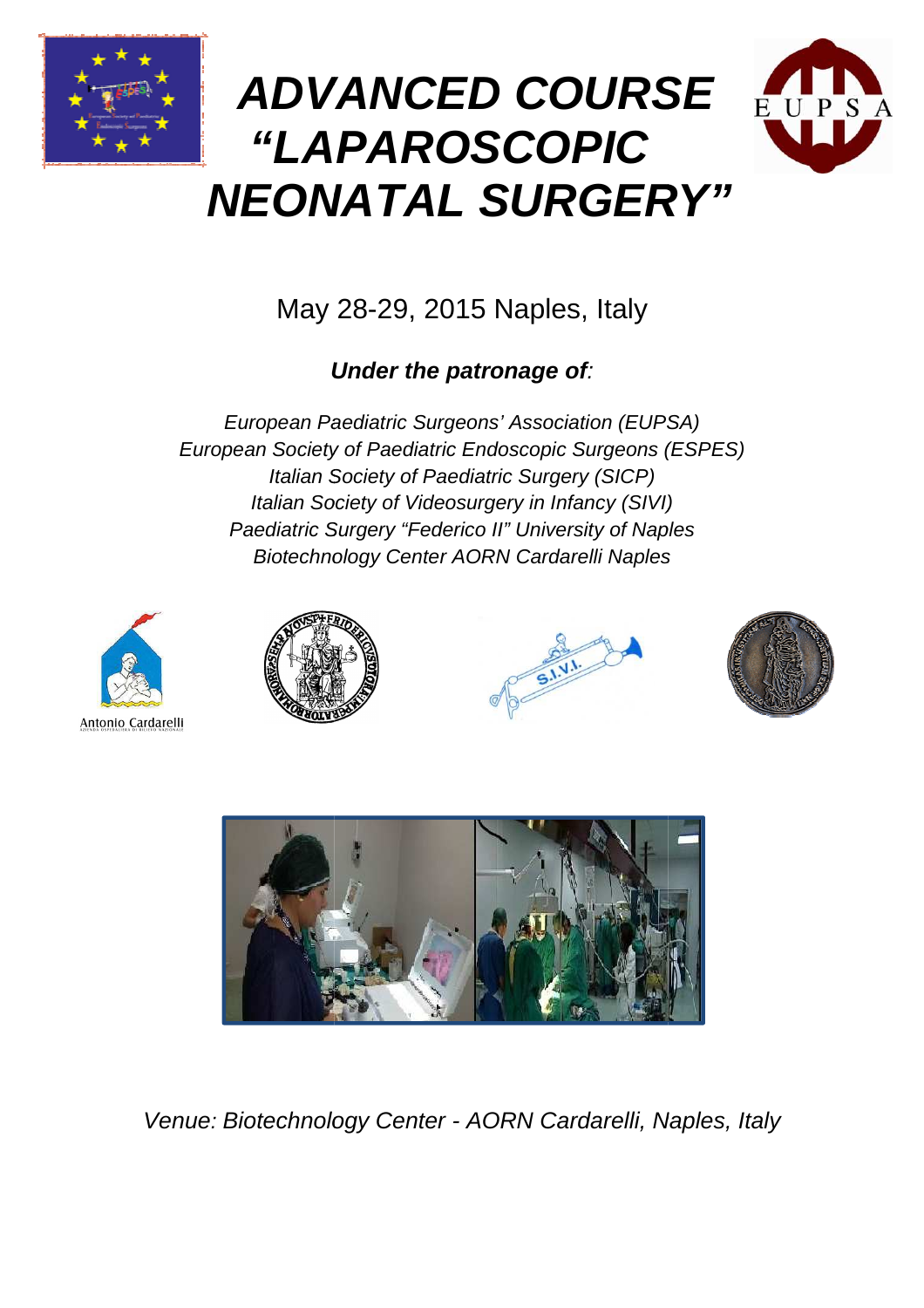# **SCIENTIFIC PROGRAM**

### **Thursday, May 28th, 2015**

| 08.00-08.15 | Registration                       |
|-------------|------------------------------------|
| 08.15-08.30 | Welcome to participants: Cozzolino |

### **Session 1: Esposito - Vella**

|  | 08.30-08.40 • Anatomy: Di Napoli - Castaldo                  |
|--|--------------------------------------------------------------|
|  | 08.40-08.50 • Instrumentation: Farina                        |
|  | 08.50-09.00 • Suturing, knot-tying and energy sources: Vella |

09.00-09.10 • Operative procedures using animal model: Esposito

### **Experimental Laboratory Training on Live Tissue**

Animal Lab Tutors: Chiarenza, Esposito, Mendoza-Sagaon, Porreca, Saxena

09.10-14.10 Each surgical procedure could be performed step by step with the following didactic outlook: Ergonomics and installation, positioning of trocars Creation of a working space Dissection Suturing and knot-tying Inguinal hernia repair Congenital diaphragmatic hernia repair Gastroesophageal reflux Others GI procedures

Pelvic Trainer Tutors: Di Benedetto, Farina, Gamba, Vella

**14:10-15:00 LUNCH AT THE INSTITUTE** 

### **Theoretical session I**

### **Session 2: Mendoza-Sagaon, Settimi**

- 15.00-15.15 Basis of transperitoneal approach: Porreca
- 15.15-15.30 Basis of retroperitoneoscopy: Marte
- 
- 15.30-15.45 Basis of thoracoscopy: Gamba
- 15.45-16.00 Metabolism in neonatal MIS: Saxena
- 16.00-16.15 Inguinal hernia: Esposito
- 16.15-16.45 Discussion

### **16:45-17:00 COFFEE BREAK**

### **Session 3:Bagolan,Saxena**

| 17.00-17.15 | • Antireflux procedures for GER: Esposito       |
|-------------|-------------------------------------------------|
| 17.15-17.30 | • Hypertrophic pyloric stenosis: Mendoza-Sagaon |
| 17.30-17.45 | • Duodenal atresia: Chiarenza                   |
| 17.45-18.00 | • Congenital diaphragmatic hernia: Saxena       |
| 18.00-18.30 | • Discussion                                    |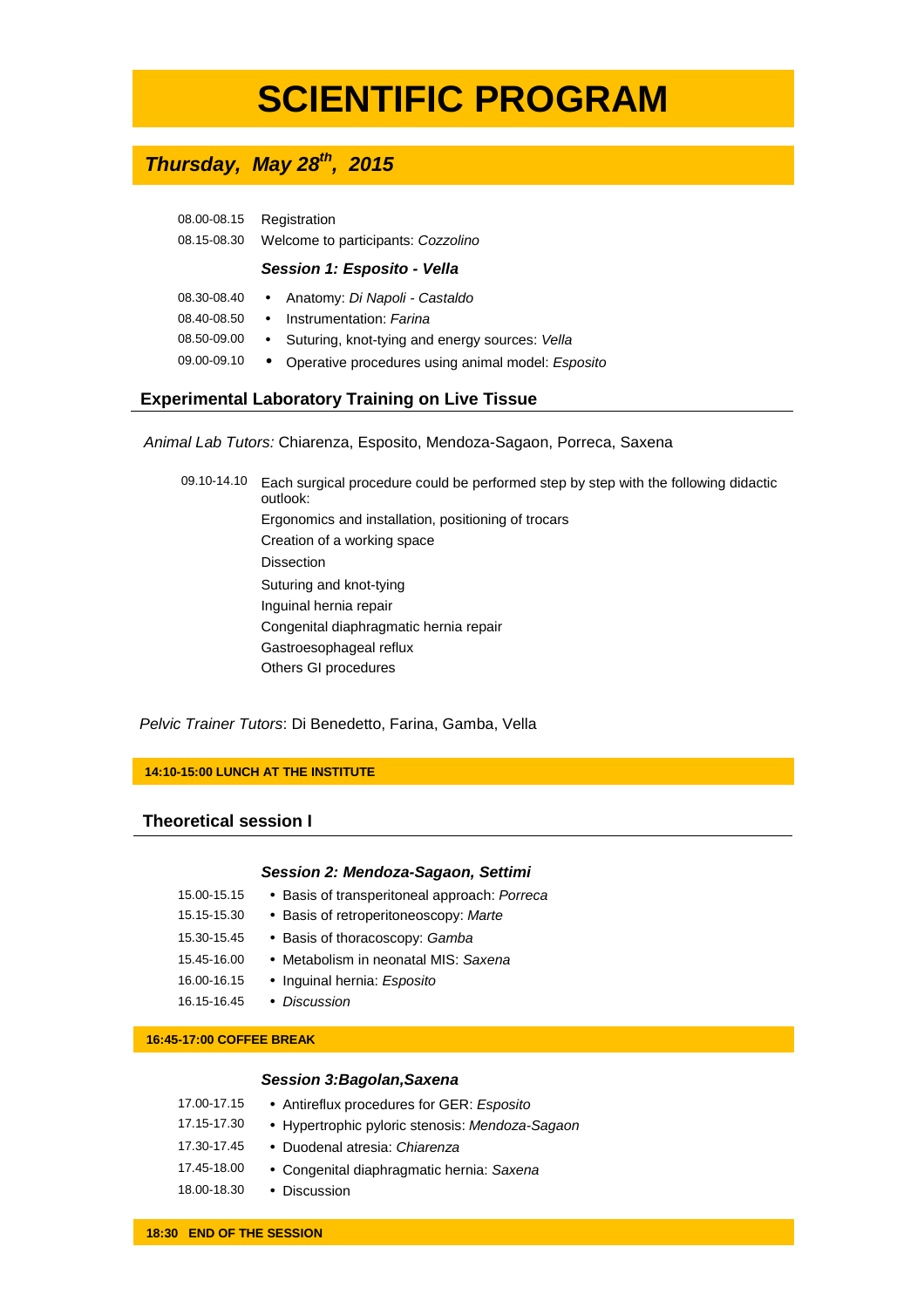### **Friday, May 29th, 2015**

### **Experimental Laboratory Training on Live Tissue**

Animal Lab Tutors: Chiarenza, Di Benedetto, Esposito, Gamba

09.00-13.00 Nephrectomy Splenectomy Intestinal anastomosis Hepatic resection Congenital diaphragmatic hernia repair Antireflux procedures for GER Others GI procedures

Pelvic Trainer Tutors: Farina, Mendoza-Sagaon, Saxena, Vella

#### **13:00-14:00 LUNCH AT THE INSTITUTE**

### **Theoretical session II**

#### **Session 4: Gamba, Marte**

| 14.00-14.15 | • Esophageal atresia: Lima                 |
|-------------|--------------------------------------------|
| 14.15-14.30 | • Intestinal atresia: Chiarenza            |
| 14.30-14.45 | • Biliary atresia: Lima                    |
| 14.45-15.00 | • Hirschsprung's disease: Esposito/Settimi |
| 15.00-15.15 | • Anorectal malformations: Vella           |
| 15.15-16.00 | • Discussion                               |

**16.00-16.30 COFFEE BREAK**

### **Session 5: Parmeggiani, Savanelli**

| 16.30-16.45 | • Ovarian cysts: Di Benedetto         |
|-------------|---------------------------------------|
| 16.45-17.00 | • Feto-endoscopy: Bagolan             |
| 17.00-17.15 | • Posterior uretral valves: Savanelli |
| 17.15-17.30 | • Pulmonary malformations: Gamba      |
| 17.30-18.00 | • Discussion                          |

**18:00 END OF THE SESSION**

**18:30 DISTRIBUTION CERTIFICATES OF ATTENDANCE**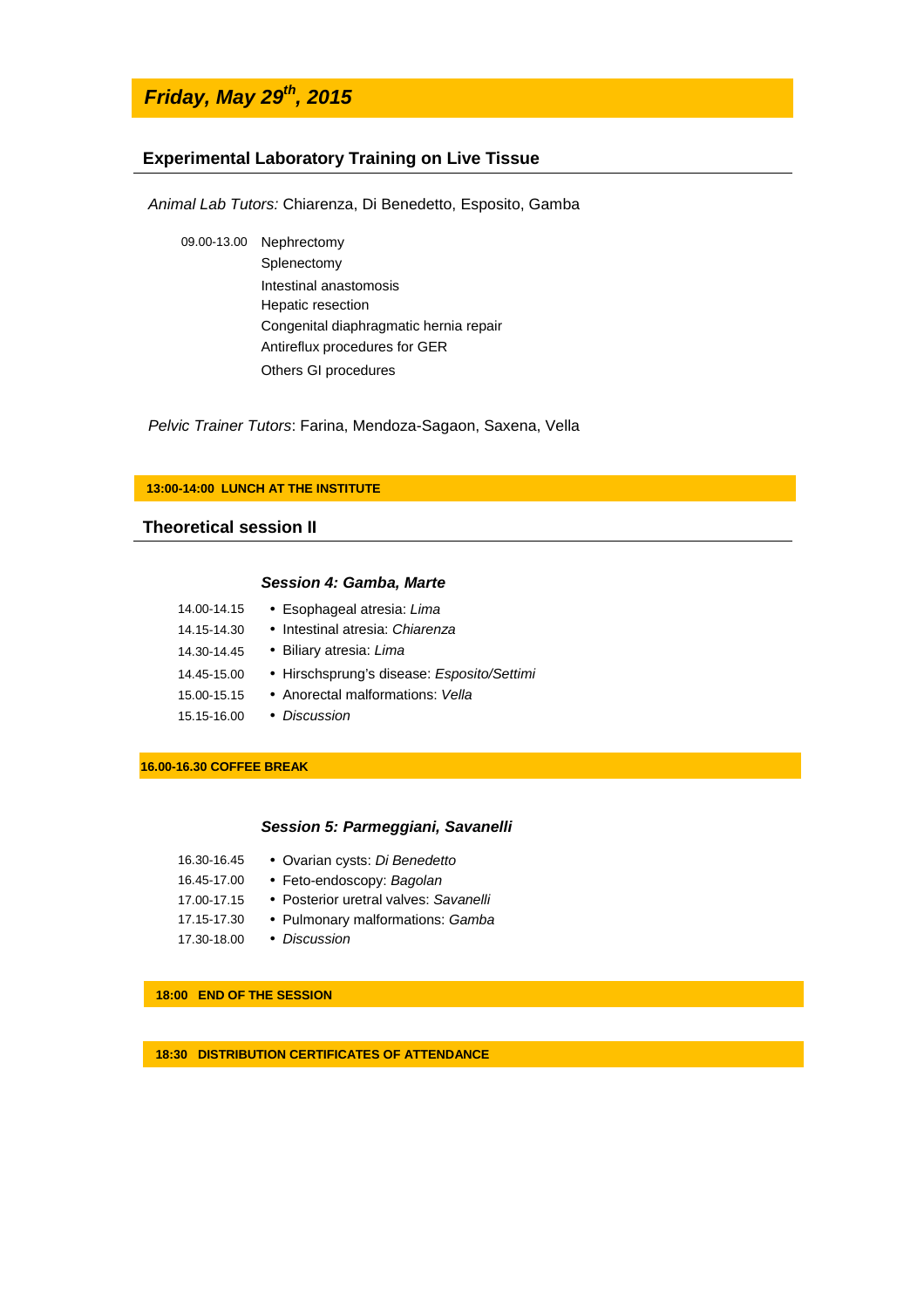# **FACULTY**

| <b>Bagolan Piero</b>        | Rome (Italy)                    |
|-----------------------------|---------------------------------|
| <b>Castaldo Sigismondo</b>  | <b>Naples (Italy)</b>           |
| <b>Chiarenza Fabio</b>      | Vicenza (Italy)                 |
| <b>Cozzolino Santolo</b>    | Naples (Italy)                  |
| Di Benedetto Vincenzo       | Catania (Italy)                 |
| Di Napoli Daniele           | <b>Naples (Italy)</b>           |
| <b>Esposito Ciro</b>        | Naples (Italy)                  |
| Gamba Piergiorgio           | Padua (Italy)                   |
| <b>Lima Mario</b>           | <b>Bologna (Italy)</b>          |
| <b>Marte Antonio</b>        | Naples (Italy)                  |
| <b>Mendoza-Sagaon Mario</b> | <b>Bellinzona (Switzerland)</b> |
|                             |                                 |
| <b>Montupet Philippe</b>    | Paris (France)                  |
| Najmaldin Azad              | Leeds (UK)                      |
| Parmeggiani Pio             | <b>Naples (Italy)</b>           |
| <b>Porreca Aurelio</b>      | <b>Naples (Italy)</b>           |
| Saxena Amulya               | London (UK)                     |
| Savanelli Antonio           | <b>Naples (Italy)</b>           |
| Settimi Alessandro          | Naples (Italy)                  |